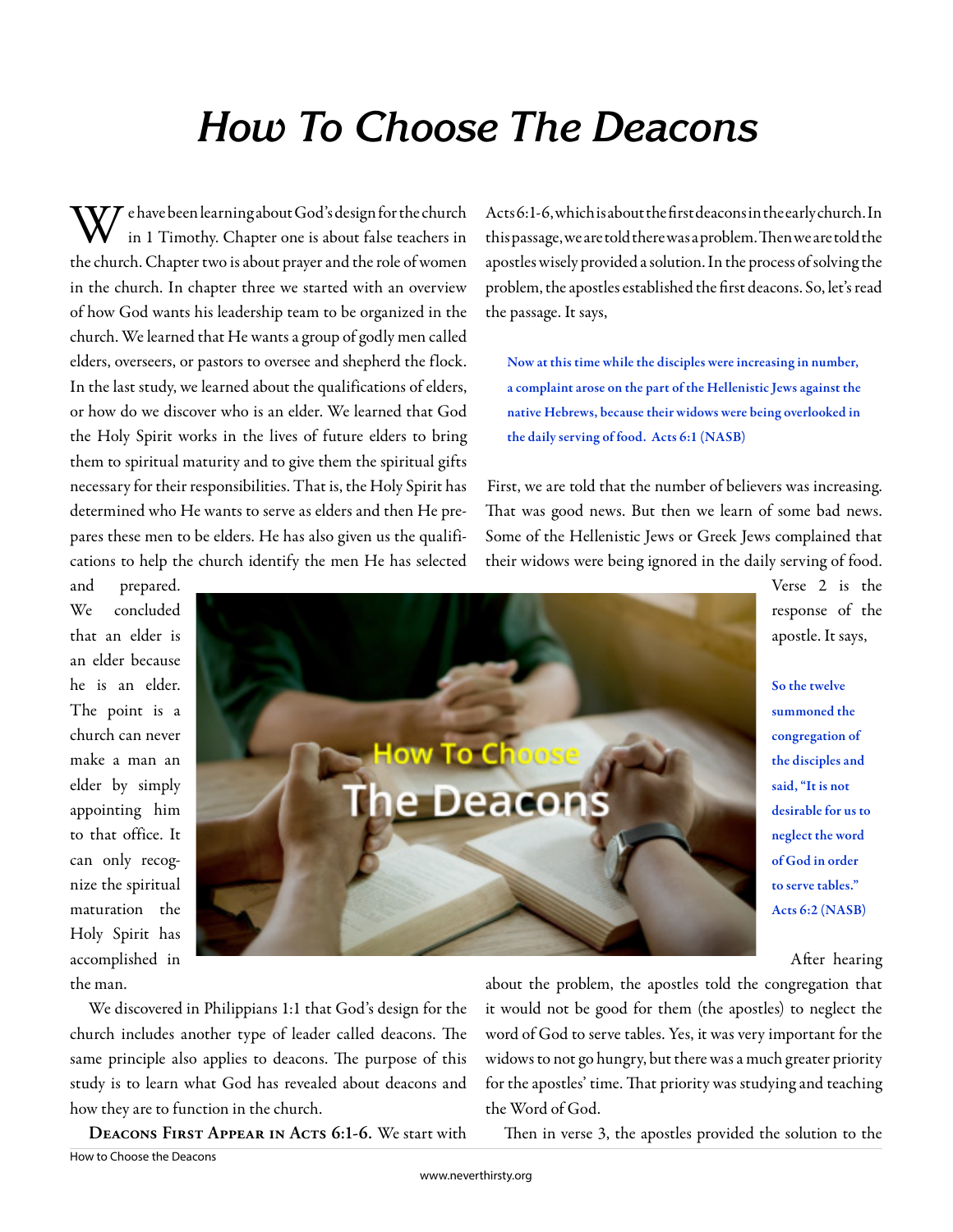problem.

Therefore, brethren, select from among you seven men of good reputation, full of the Spirit and of wisdom, whom we may put in charge of this task. Acts 6:3 (NASB)

They told the congregation to select seven men and gave them the qualifications that these men had to possess. The men had to have a good reputation, be full of the Spirit and of wisdom. If a man was full of the Spirit, then he would possess a list of additional spiritual characteristics. Those qualities are listed in 1 Timothy 3:7-12. After their selection, the apostles would put them in charge of the task of ensuring the widows were fed.

Verse 4 adds,

## But we will devote ourselves to prayer and to the ministry of the word. Acts 6:4 (NASB)

Notice the priority of the apostles. These are also the priorities of the elders. Their priority was prayer and the study of the word of God. This reveals what God the Father considers to be the most important ministry of an apostle and also an elder. Then Acts 6:6 tells us the congregation selected or nominated seven men. The verse says the apostles formally appointed these seven men to their position of overseeing or organizing the feeding of the Hellenistic widows. If the apostles had not been convinced that each of the men were qualified, we can be confident they would not have appointed them.

So, who were these seven men? These seven men were the first deacons. Why do we call them deacons? Notice the word "serving" in verse 1 and "serve" in verse 2. Both Greek words are related to *diakonos*, which has been transliterated as deacon. The Greek word means "to serve." What was their responsibility? They were to take care of those organizational affairs of the church that were given to them by the apostles. They were not an independent board controlling the church.

Another important point for us to remember is that the elders in churches today have inherited the teaching and oversight role the apostles had in the early church. That is clear in 1 Peter 5:1 when the apostle Peter referred to the elders of the churches as his fellow elders. So, today the elders have the final

responsibility of overseeing and shepherding the church. They also direct the deacons.

**Deaconesses First Appear in Romans 16:1-2.** I believe the New Testament teaches us that there were female deacons too! Romans 16:1-2 refers to a female deacon, and her name is Phoebe. The passage states,

I commend to you our sister Phoebe, who is a servant of the church which is at Cenchrea; that you receive her in the Lord in a manner worthy of the saints, and that you help her in whatever matter she may have need of you; for she herself has also been a helper of many, and of myself as well. Romans 16:1-2 (NASB)

You might wonder where is the word deacon? In this verse the word for deacon is translated as servants. The Greek word for servants is *diakonos*. It is the normal Greek word for servant. In verse 2, Paul urged the believers in the city of Rome to help this dear woman. The reason he made this request was that she, herself, had been a helper of many. Now some people have suggested that the term deacon should be changed to helper. But Greek word for "help" is the verb form of the noun for "helper," which is *prostatis* in this verse. The point is that the servant and helper are distinctly different. A deacon and a deaconess are more than just helpers. They have a spiritual function of oversight, but their role of oversight is determined by the elders. They do not have the privilege of determining their own role. That is clear from Acts 6:1-4.

FUNCTION OF DEACONS. So, we have discovered that deacons can be male or female. But what is their function or duties? The answer is they are to support the elders. In the last study, we discovered there are a variety of ways elders can be nominated and finally selected. The same process should be followed for selecting the deacons.

Now what are the qualifications for selecting deacons? That is what this study is about. It is from 1 Timothy 3:8-13. I want to teach each one because if we just quickly read these different qualifications, they will blur together in our thinking. We will be left with the impression that all God is saying is that the deacon must be a very spiritual man, or something like a Buddha sitting with his arms and legs crossed, just having the appearance that he is a godly man. But it is important to real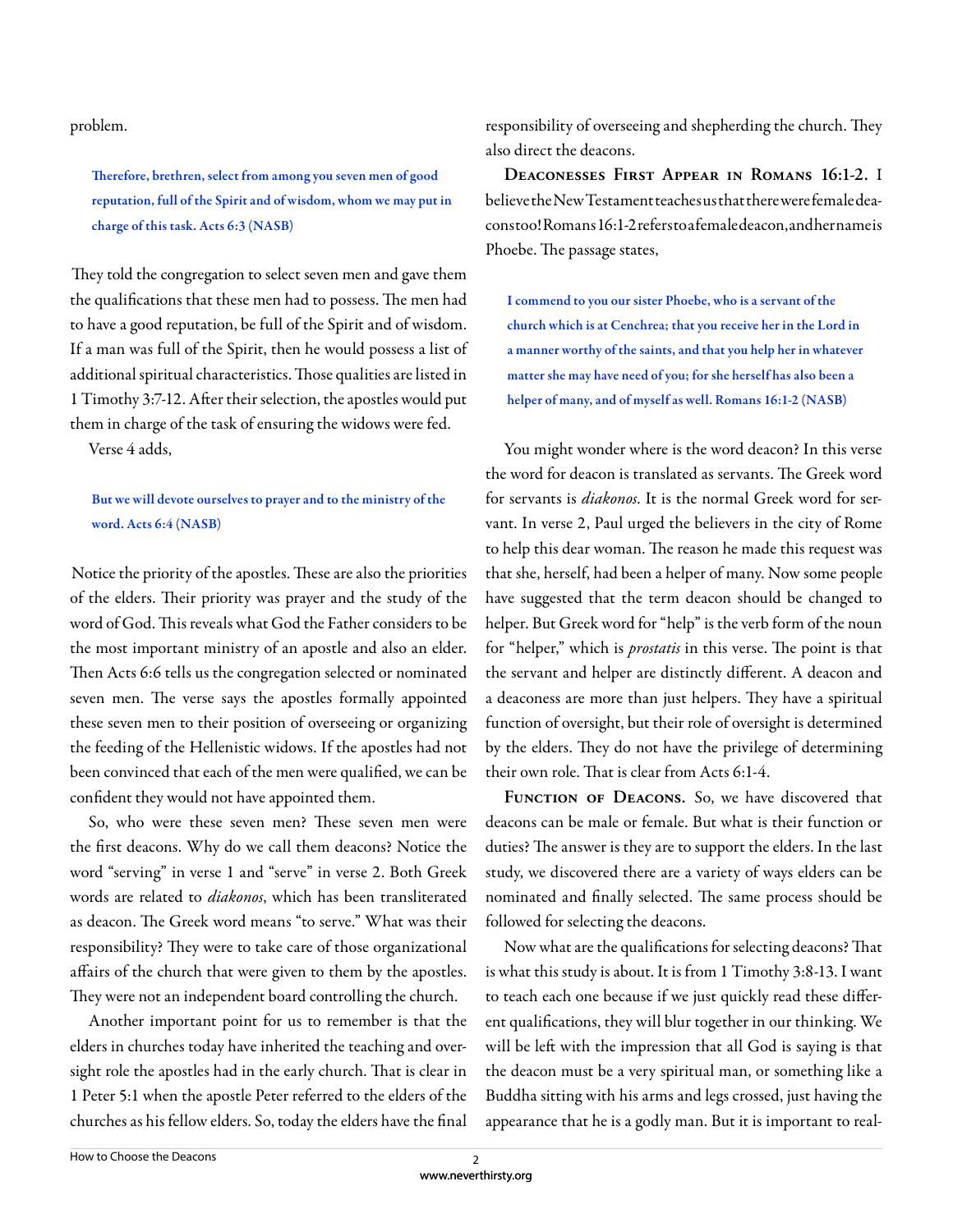ize that God gave us a list of qualifications for a reason. Did He give us this list so that we could just ignore it or let the words blur together? The advantage of discussing each one is that we discover what it means to be a godly person.

**Qualifications for Identifying Deacons.** 1 Timothy 3:8-13 gives us thirteen qualifications for deacons. These spiritual qualifications cover two areas of a deacon's life: 1) the deacon's personal life, and 2) how the deacon will perform in his or her areas of responsibilities. There are no other qualifications recorded in Scripture for a deacon. We must remember that just as the Holy Spirit prepares a man spiritually to qualify for the office of elder, he also prepares those men and women He wants to serve as deacons.

**Qualifications Related to a Deacon's Personal**  LIFE. So, what are the Holy Spirit's qualifications for deacons? We will start with 1 Timothy 3:8-9, which says,

Deacons likewise must be men of dignity, not double-tongued, or addicted to much wine or fond of sordid gain, but holding to the mystery of the faith with a clear conscience. 1 Timothy 3:8-9 (NASB)

Must Have Dignity. The first spiritual qualification, which is a measure of spiritual maturity, is that a deacon must have dignity. The Greek word for "dignity" is *semnos*. It has the idea of "serious in mind," or "honorable." That is, a deacon must not be a silly person and one who is not serious in mind, but he is not a cold and indifferent person. This word occurs in Philippians 4:8 where it is translated as "honorable." That is, we are looking for a person whose conduct is honorable.

Must Not be Double-Tongued. The next qualification for a deacon is that he must not be double-tongued. The Greek phrase is *me dilogos*. It literally means "not say twice." That is, a deacon cannot be a person who says one thing to one person about a topic, and then says something different to another person about the same topic. Some people who are political do that. People who are fearful of what others think do this too! They are people pleasers. So, they say what each person wants to hear. They are deceivers just like the devil himself. Such behavior should never occur in the life of a godly man. Deacons must not be hypocrites in their speech. Instead, he

must be trustworthy even to his own hurt. Psalm 15:2-4 says that a man of integrity "swears to his own hurt and does not change." This is another description of a godly person.

Must Not be Addicted to Much Wine. The third qualification is that a deacon must not be addicted to much wine. In the Greek grammar, the word "addicted" is a verb and it is a present participle. That means this qualification prohibits a person who is actively drinking wine from being a deacon. He is not to be habitually drinking wine.

Some believers have read Paul's encouragement to Timothy to drink a little wine for his stomach's sake in 1 Timothy 5:23, and they wonder how this qualification and this verse fit together. The verse says,

## No longer drink water exclusively, but use a little wine for the sake of your stomach and your frequent ailments. 1 Timothy 5:23 (NASB)

There are two important facts for us to notice. First, Paul told Timothy to use a little wine. The word "little," comes from the Greek word "oligos." The word means a small amount or few. Second, the wine that was consumed in the time of Jesus and the apostles was more like flavored water. The wine was mostly water. Here is an important statement from Robert Stein about the wine in Jesus' day.

It is evident that wine was seen in ancient times as a medicine (and as a solvent for medicines) and of course as a beverage. Yet as a beverage it was always thought of as a mixed drink. Plutarch (Symposiacs III, ix), for instance, states, "We call a mixture 'wine,' although the larger of the component part is water." The ratio of water might vary, but only barbarians drank it unmixed, and a mixture of wine and water of equal parts was seen as "strong drink" and was frowned was upon. The term "wine" or *oinos* in the ancient world, then, did not mean wine as we understand it today but wine mixed with water. Usually a writer referred to the mixture of water and wine as "wine." To indicate that the beverage was not a mixture of water and wine he would say "unmixed (*akratesteron*) wine."

. . .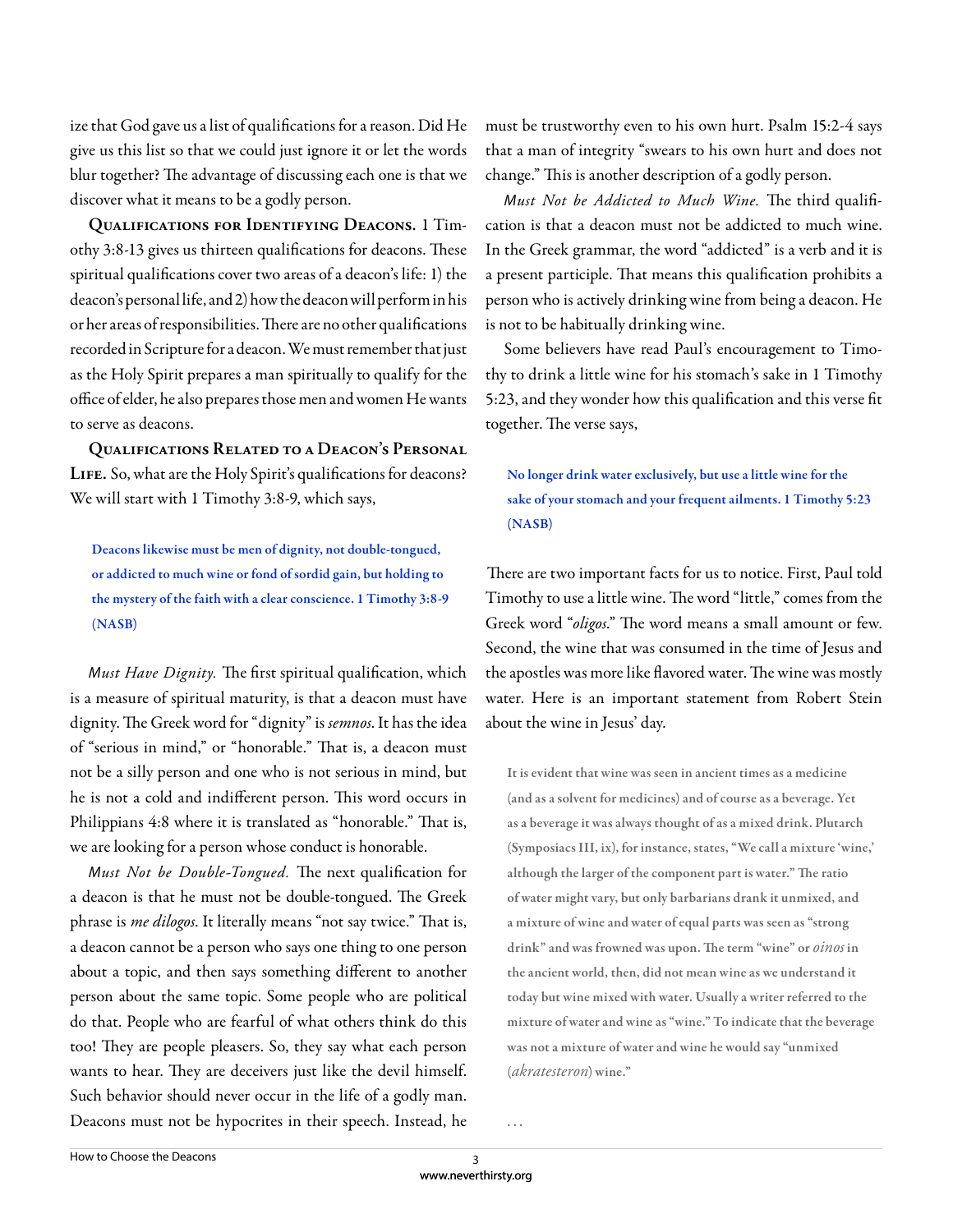In the Talmud, which contains the oral traditions from about 200 B.C. to A.D. 200, there are several tractates in which the mixture of water and wine is discussed. One tractate (Sabbath 77a) states that wine does not carry three parts of water well is not wine. The normal mixture [was] said to consist of two parts of water to one part wine. In a most important reference (Pesahim 108b) it is stated that the four cups every Jew was to drink during the Passover ritual were to be mixed in a ratio of three parts water to one part wine. From this we can conclude with a fair degree of certainty that the fruit of the vine used at the institution of the Lord's Supper was a mixture of three parts of water to one part wine. In another Jewish reference from around 60 B.C. we read, "It is harmful to drink wine alone, or again, to drink water alone, while wine mixed with water is sweet and delicious and enhances one's enjoyment (II Maccabees 15:39).<sup>1</sup>

The point is that the wine of Christ's time was not like our wine. Our wine is more like their strong-drink.

Must Not be Fond of Sordid Gain (1 Timothy 3:8). The next spiritual qualification is that a deacon must not be fond of sordid gain. That is, the deacon must not be greedy for money. He must not be dishonest. This qualification is especially important if the deacon controls money in the exercise of his ministry. If the deacons in Acts 6:1-4 had spent money in order to fulfill the responsibilities of their ministry, this character trait would have been very important or he might have spent the money on himself.

Must Hold to the Mystery of Faith. The fifth spiritual qualification is that a deacon must hold to the content of the faith. What does Paul mean by the mystery of the faith? First, he is not referring to one's personal faith in Jesus. He is referring to the content of the Scriptures — the Faith. Paul loves to use the word "mystery" in his letters. He uses it to refer to truth that was not revealed in the Old Testament, but is revealed in the New Testament. That is, a deacon must believe in the Scriptures. This eliminates men who do not completely believe in or accept all of the Scriptures. He must believe in the faith that has been handed down by the apostles (Jude 4, 17).

Second, Paul says he must hold to it with a clear conscience. We have already discovered in 1 Timothy 1:5, 19 that this means a deacon's conscience does not condemn him because he is disobeying Scripture. When a believer disobeys God, the Holy Spirit will convict them of disobedience. The result is that he does not have a clear conscience. So, a deacon must believe the Scriptures and obey them. Otherwise, he will feel guilty.

Before we leave this spiritual qualification, notice that there is no requirement for a deacon to be skillful in teaching. Only elders must have that spiritual gift. This is a major difference between an elder and a deacon.

M*ust First Be Tested.* Verse 10 gives us the sixth spiritual qualification. It says a deacon must be tested and pass the test without blame before serving. Here is the verse.

These men must also first be tested; then let them serve as deacons if they are beyond reproach. 1 Timothy 3:10 (NASB)

The Greek word for "be tested" is *dokimazo*. It has the idea of "testing to determine if it is real." Also, the tense of the Greek word is in the present tense. That is, the test is not a short event, or a one-time event. It is an ongoing test in which the church and the leaders are able to determine if the man passes the spiritual character qualifications in this list. The test could also include other traits such as faithfulness.

Must Be Above Reproach. The next qualification is that the deacon must be above reproach. It is immediately connected to the ongoing testing. The Greek word is similar to the qualification of "above reproach" in verse 2 with a slight difference. The difference being that as a result of being tested, he is not blamable. Before a person is allowed to serve as a deacon he must be observed and found to be without blame. There must be no exceptions.

Husband of One Wife. The eighth spiritual qualification of a deacon is found in verse 12. But before we go there, I want to say that I believe the qualifications we have just studied in verses 8-10 also apply to both male and female deacons. Verse 11 applies only to deaconesses and verse 12 is only about deacons.

So, verse 12 is about the eighth spiritual qualification of

<sup>1.</sup> Stein, Robert. Wine Drinking in New Testament Times. Christianity Today. June 20, 1975. pp. 9-11.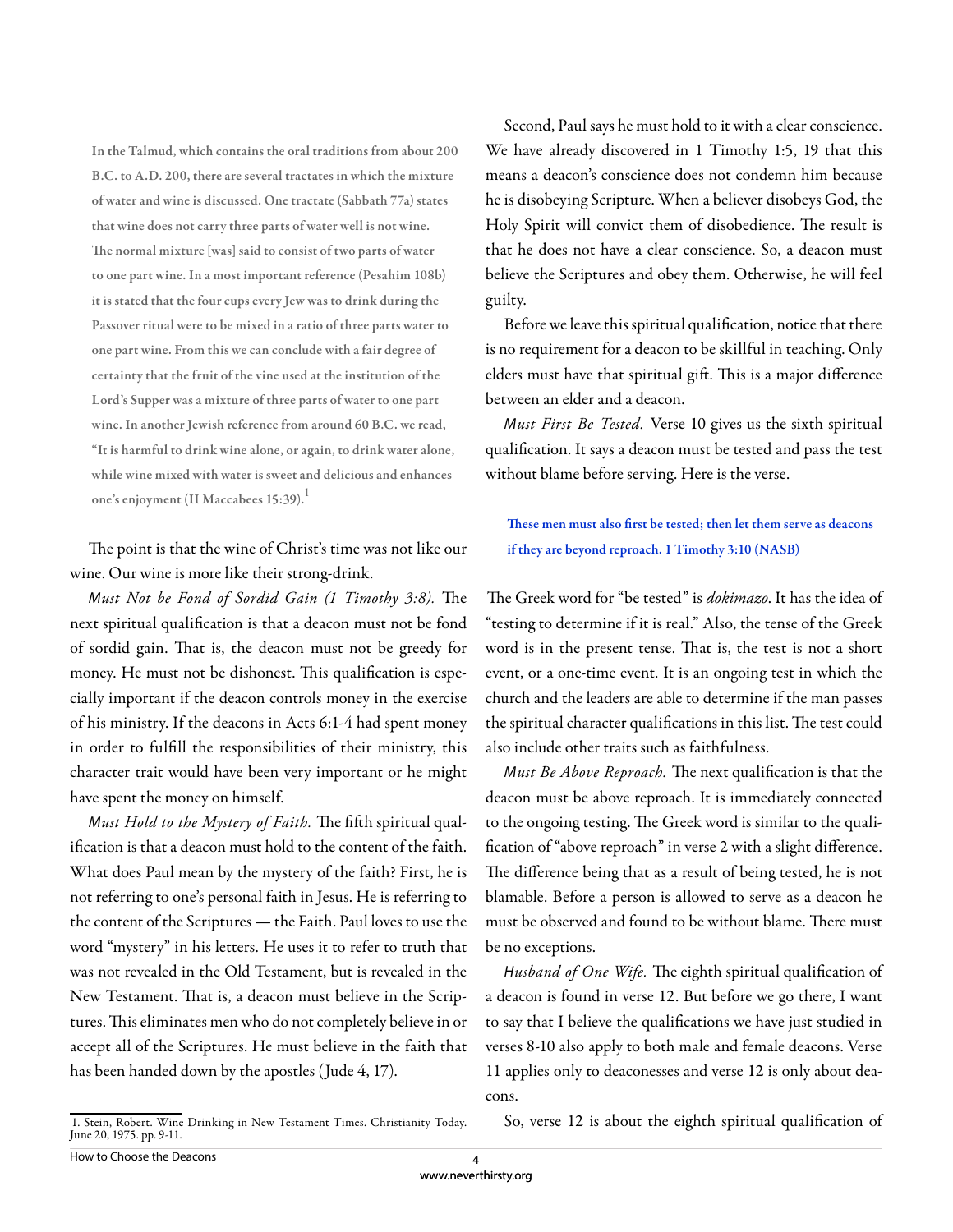deacons. This unique qualification is that a male deacon must be a "one woman man." This is the same qualification that is required of an elder in verse 2. We have already learned that this means a man must be completely devoted to his wife. If a man is completely devoted to his wife, he will never divorce her, have a mistress, flirt with other women, or intentionally view pornography or commit other sexual sins. This is a very important spiritual qualification since he will be working with both women and men in his ministry.

Manages His House Well. The last qualification for a male deacon is that they must be "managers of their children and their own households." This is the same qualification that is required of an elder in verse 5. The deacon must do more than lovingly manage his wife and children. He must be the spiritual leader of the home (Ephesians 5:26-28; 6:4). He must provide for his family also (1 Timothy 5:8), and his children must be under control and in submission. These are high standards that God has established. This qualification is essential for a deacon since he will have oversight responsibilities delegated to him by the elders. The elders need a man who is faithful and is capable of providing oversight. His home demonstrates if he has these skills.

**Qualifications Related to a Deaconess' PersONAL LIFE.** The meaning of verse 11 is in much dispute. Some think it is about the wives of deacons and others think it is about deaconesses. The reason for this difference of opinion is that the Greek word that is translated as "women" is *gyne*. It can mean "women" or "wives." Consequently, some think this verse refers to the wives of the deacons, and others think this refers to female deacons.

The view that favors the wives of deacons says that it would be awkward to first discuss deacons and then switch back to deacons in verse 12. This view also thinks verses 11 and 12 are a unit discussing the family of the deacon. Some say that this cannot refer to deaconesses since there is no discussion about deaconesses in any other part of the New Testament.

Those who think this verse refers to female deacons point out that verse 8 introduces deacons with the word "likewise," and when women are introduced in this verse, the word "likewise" is used again. So, chapter 3 began discussing the qualifications of elders, verse 8 began discussing deacons, and it

appears that verse 11 discusses deaconesses. That is, verse 11 introduces the unique qualifications of deaconesses. That is the first reason why some believe verse 11 is about deaconesses. The second reason is why would God give us qualifications about the wives of deacons but not give us any about the wives of elders? The third reason is that there are not any possessive pronouns indicating these women belonged to deacons. Therefore, I believe the best conclusion is that verse 11 is about female deacons or deaconesses.

M*ust Be Dignified.* So, with that explanation, I believe verse 11 is about deaconesses. This is the first unique qualification for deaconesses. The qualification is that deaconesses must be dignified. This is the same Greek word that was used for deacons in verse 8. This means that a deaconess must not be a silly person but one who is serious in mind. She is also not a cold and indifferent person. We are looking for a woman who is honorable in conduct.

Must Not be a Malicious Gossip. The next qualification for a deaconess is that she must not be a malicious gossip. The Greek word, *diabolos*, literally means "two-devils." In this verse it should be translated as a "slanderer" because that is the basic meaning of the Greek word. She must be in control of her tongue and in control of what she says about people.

Must Be Temperate. The third qualification for a deaconess is that she is temperate. This is the same qualification required of an elder in verse 2. The Greek word has the sense of "avoiding excesses and extremes." This qualification would eliminate a woman who has addictions and extreme behaviors.

Must Be Faithful in All Things. The fourth and final qualification for a deaconess is that she is faithful in everything. This means she can be trusted and is dependable. She does not promise to do something and then not do it. She is faithful in all. This is important in the context of ministry in the church.

**Conclusion.** At this point, you can see the spiritual health of a church is not determined by how a church is organized, but by the spiritual character of its leaders. We have also discovered what it means for a deacon to be a godly person. The spiritual qualifications that we have studied help us understand what type of godly men and women God considers worthy of serving Him in the role of a deacon. It is more than that he or she is a nice, loving Christian. These qualifica